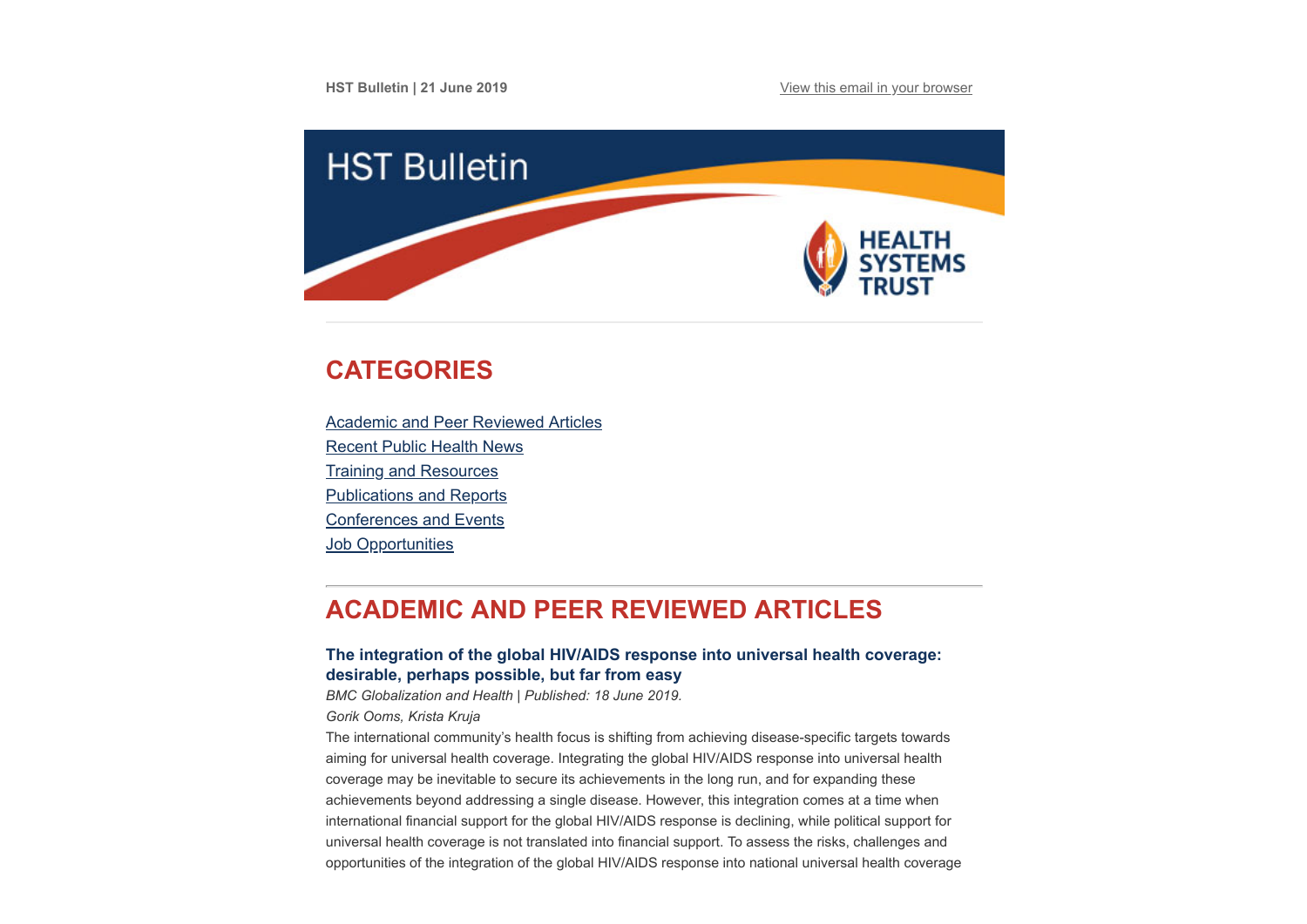plans, we carried out assessments in Indonesia, Kenya, Uganda and Ukraine, based on key informant interviews with civil society, policy-makers and development partners, as well as on a review of grey and academic literature.

## **'We must treat them like all the other people': Evaluating the Integrated Key [Populations Sensitivity Training Programme for Healthcare Workers in South Africa](https://sajhivmed.org.za/index.php/hivmed/article/view/909/1388)**

*Southern African Journal of HIV Medicine | Published: 30 April 2019. Zoe Duby, Francisco Fong-Jaen, Busisiwe Nkosi, Benjamin Brown, Andrew Scheibe* Sensitisation training can reduce judgemental and discriminatory attitudes amongst healthcare workers. The 'Integrated Key Populations Sensitivity Training Programme for Healthcare Workers in South Africa' aimed to improve access to appropriate and non-judgemental health services for 'key populations', specifically men who have sex with men, sex workers and people who use drugs, through the sensitisation of healthcare workers. The aim of this study was to evaluate the effects of the integrated key population sensitisation training intervention for healthcare workers, conducted between 2013 and 2014 in South Africa.

## **[Mapping evidence of intervention strategies to improving men's uptake to HIV](https://link.springer.com/epdf/10.1186/s12879-019-4124-y?author_access_token=IJWRBLcoZbJCQZaGfPhHLG_BpE1tBhCbnbw3BuzI2RPDWdaoUYhJlKfe-F9ey5Hwd5aG-3kceNFyJB0jsV1EufZv-ob2rp_J7WXd5ZG2s6_ETZB3ETceMJ3pQJj8z2qlKylkGcPPpSOW_-svjuBEsA%3D%3D) testing services in sub-Saharan Africa: A systematic scoping review**

*BMC Infectious Diseases | Published: 6 June 2019.*

*Mbuzeleni Hlongwa, Tivani Mashamba-Thompson, Sizwe Makhunga, Khumbulani Hlongwana* HIV testing serves as a critical gateway for linkage and retention to care services, particularly in sub-Saharan African countries with high burden of HIV infections. However, the current progress towards addressing the first cascade of the 90–90-90 programme is largely contributed by women. This study aimed to map evidence on the intervention strategies to improve HIV uptake among men in sub-Saharan Africa.

## **["I take my pills every day, but then it goes up, goes down. I don't know what's going](https://journals.plos.org/plosone/article?id=10.1371/journal.pone.0218364) on": Perceptions of HIV virological failure in a rural context in Mozambique. A qualitative research study**

*PlosOne | Published: 17 June 2019.*

*Ivan Alejandro Pulido Tarquino , Emilie Venables, Jose Manuel de Amaral Fidelis, Ruggero Giuliani, Tom Decroo*

HIV prevalence in Mozambique is estimated to be 13.2%. Routine viral load for HIV monitoring was first implemented in the rural area of Tete in 2014. Programmatic data showed an unexpected high proportion of high viral load results, with up to 40% of patients having a viral load above 1000 copies/ml. This qualitative study aimed to explore perceptions about virological failure and viral load monitoring from the perspective of HIV positive patients on first-line antiretroviral therapy (ART) and health-care workers.

## **[Assessing urban-rural differences in the relationship between social capital and](https://journals.plos.org/plosone/article?id=10.1371/journal.pone.0218620) depression among Ghanaian and South African older adults**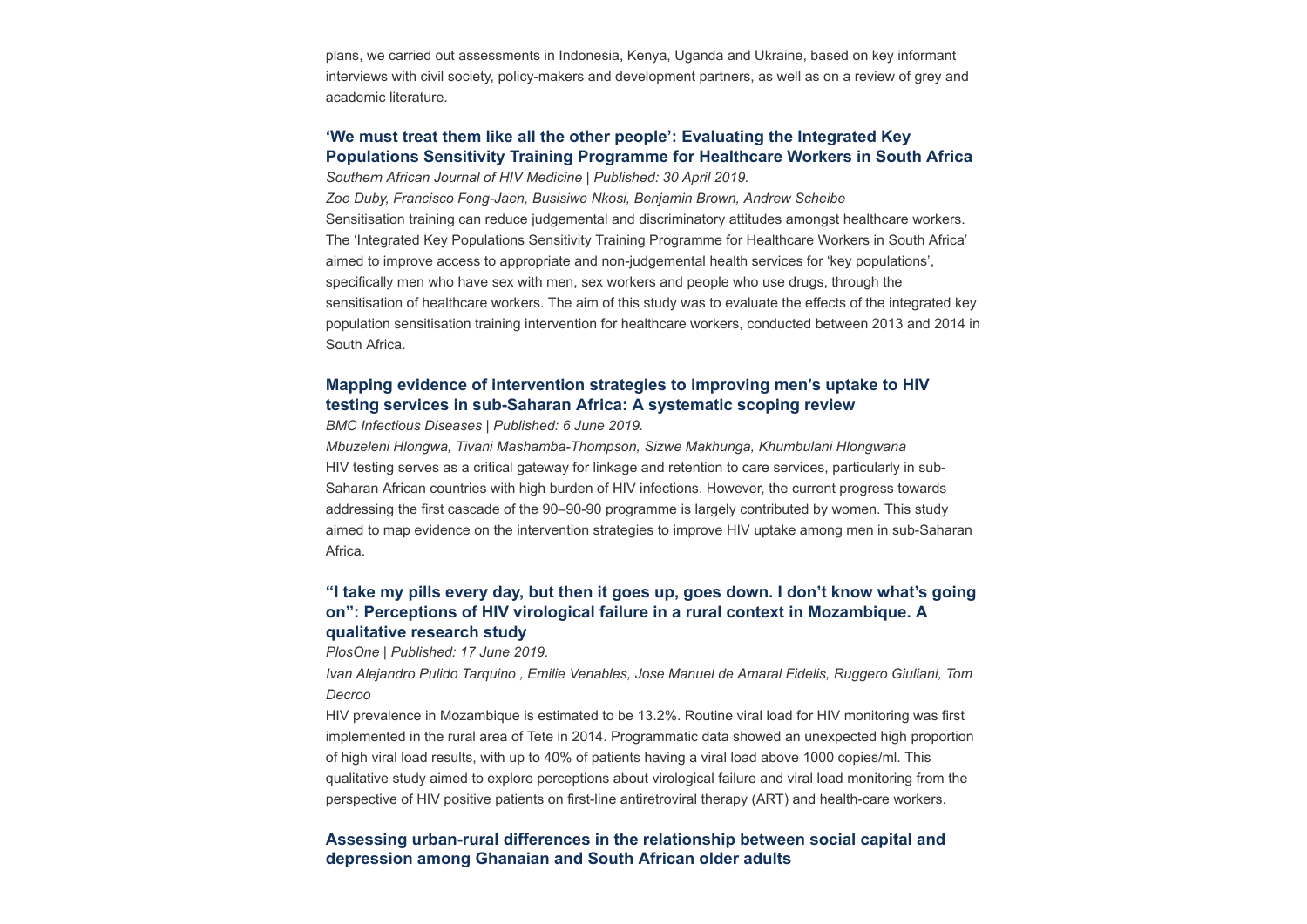*PlosOne | Published: 19 June 2019.*

*Dzifa Adjaye-Gbewonyo , George W Rebok, Alden L Gross, Joseph J Gallo, Carol R Underwood* Research has demonstrated benefits of social capital on depression, but variations in this relationship by geographic characteristics such as urbanicity have rarely been investigated. Using survey data on 4,209 Ghanaian and 3,148 South African adults aged 50 and above from the World Health Organization (WHO) Study on Global AGEing and Adult Health (SAGE), exploratory and confirmatory factor analyses were conducted to extract dimensions of social capital from survey items. Structural equation models with the extracted factors were then used to estimate the associations between social capital and depression in each sample and assess differences between urban and rural settings with measurement and structural invariance tests.

## **[Exploring the Potential Health Risks Faced by Waste Pickers on Landfills in South](https://www.mdpi.com/1660-4601/16/11/2059/htm) Africa: A Socio-Ecological Perspective**

*International Journal of Environmental Research and Public Health | Published: 11 June 2019. Catherina J Schenck, Phillip F Blaauw, Jacoba MM Viljoen, Elizabeth C Swart* Landfill and street waste pickers in South Africa are responsible for collecting substantial volumes of recyclable material, saving municipalities millions and contributing to a generally healthier and cleaner environment. Yet waste pickers continue to operate on the fringes of the economy and are exposed to many risks, particularly health risks which have a direct impact on the sustainability of their livelihoods. This article, using a mixed-methods approach, explores the health risks to which waste pickers working on nine different landfills in the country are exposed. The socio-ecological framework was used to analyse and present the results. A key finding was that waste picking, by its very nature, lends itself to innumerable health risks, but that these can be lessened through concerted and collaborative efforts on the part of landfill operators, local authorities and other stakeholders.

**[\(Return to Top\)](#page-0-1)**

## <span id="page-2-0"></span>**RECENT PUBLIC HEALTH NEWS**

### **[Major R&D Funding Needed To Reach 2030 Goal for Ending TB Epidemic](https://www.healthpolicy-watch.org/major-rd-funding-needed-to-reach-2030-goal-for-ending-tb-epidemic/)**

*Health Policy Watch | 17 June 2019.* 

Nine months after a historic high-level UN meeting where countries pledged to end the global tuberculosis epidemic by 2030, a chronic lack of R&D financing jeopardises that ambitious goal, said expert panelists at a briefing on the TB R&D landscape last week in Geneva, hosted by South Africa's Permanent Mission to the UN.

### **[New study finds no link between HIV infection and contraceptive methods](https://www.who.int/news-room/detail/13-06-2019-new-study-finds-no-link-between-hiv-infection-and-contraceptive-methods)**

*World Health Organisation | 13 June 2019.* A large clinical research study conducted in four African countries found no significant difference in risk of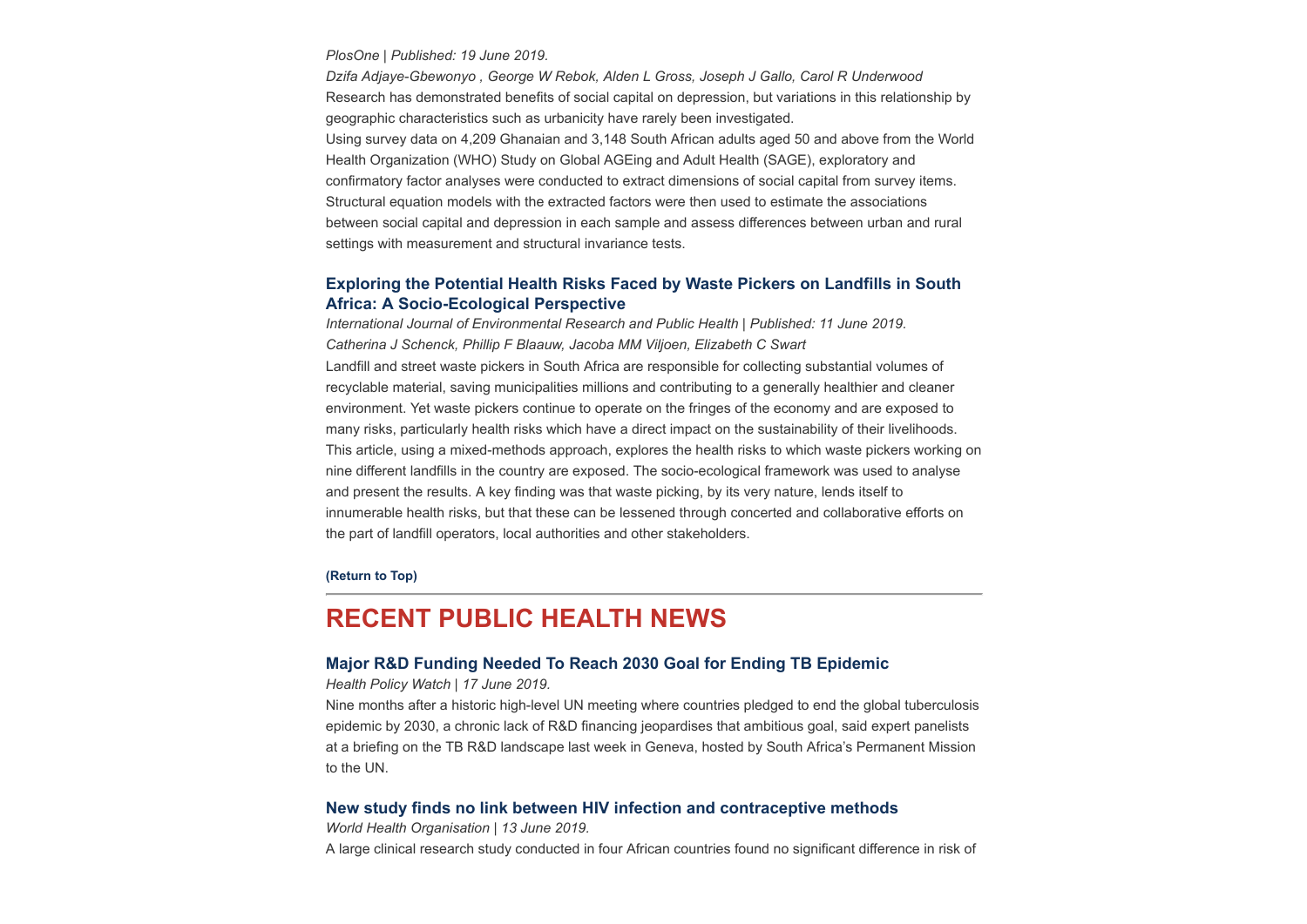HIV infection among women using one of three highly effective, reversible contraceptive methods.

## **[Your Youth Day reality check: 'Life for young women navigating puberty is](https://bhekisisa.org/article/2019-06-13-00-echo-trial-results-lancet-depro-provera-does-not-increase-hiv-risk-yvette-raphael) gruesome'**

*Bhekisisa | 13 June 2019.*

We've proven Depo Provera doesn't make it easier to contract HIV. But African women are still left with too few contraceptive choices.

### **[AIDS drug shortage in Limpopo, says TAC](https://www.groundup.org.za/article/aids-drug-shortage-limpopo-says-tac/)**

*GroundUp | 12 June 2019.*

Global shortage of essential antiretroviral lamivudine, reports Department of Health. The Treatment Action Campaign (TAC) says it has found stockouts of AIDS medicines, known as antiretrovirals, at Limpopo health facilities.

#### **[Increase public health funding, civil society urges government](https://www.businesslive.co.za/bd/national/health/2019-06-18-increase-public-health-funding-civil-society-urges-government/)**

*BD Live | 18 June 2019.*

Institute for Economic Justice and Section 27 say that despite high medical inflation and rising disease burden funding for health has been cut.

### **[Nobel Prize winner Tu Youyou may have found solution to malaria drug resistance](https://www.scmp.com/news/china/science/article/3014917/chinese-scientists-may-have-found-way-tackle-resistance-malaria?utm_source=Global%20Health%20NOW%20Main%20List&utm_campaign=7bd5891e9b-EMAIL_CAMPAIGN_2019_06_18_12_25&utm_medium=email&utm_term=0_8d0d062dbd-7bd5891e9b-2811001)**

*South China Morning Post | 17 June 2019.*

A top Chinese scientist says her team has found a way to tackle resistance to malaria drug artemisinin, state media reported on Monday. Tu Youyou, who won the 2015 Nobel Prize for medicine for discovering the treatment, announced the development on Friday at a public health forum in Beijing, according to state news agency Xinhua.

#### **[What if AI in health care is the next asbestos?](https://www.statnews.com/2019/06/19/what-if-ai-in-health-care-is-next-asbestos/?utm_source=STAT+Newsletters&utm_campaign=c9b6931f32-Pharmalot&utm_medium=email&utm_term=0_8cab1d7961-c9b6931f32-149648021)**

*STAT News | 19 June 2019.*

Artificial intelligence is often hailed as a great catalyst of medical innovation, a way to find cures to diseases that have confounded doctors and make health care more efficient, personalized, and accessible. But what if it turns out to be poison?

**[\(Return to Top\)](#page-0-1)**

## <span id="page-3-0"></span>**TRAINING AND RESOURCES**

## **[South African National Department of Health PHC Facilities Site](https://phcfacilities.dhmis.org/)**

*National Department of Health | June 2019.*  The site provides information on primary health care facilities in the public health sector. You can search for a Primary Health Care facility in one of the following ways: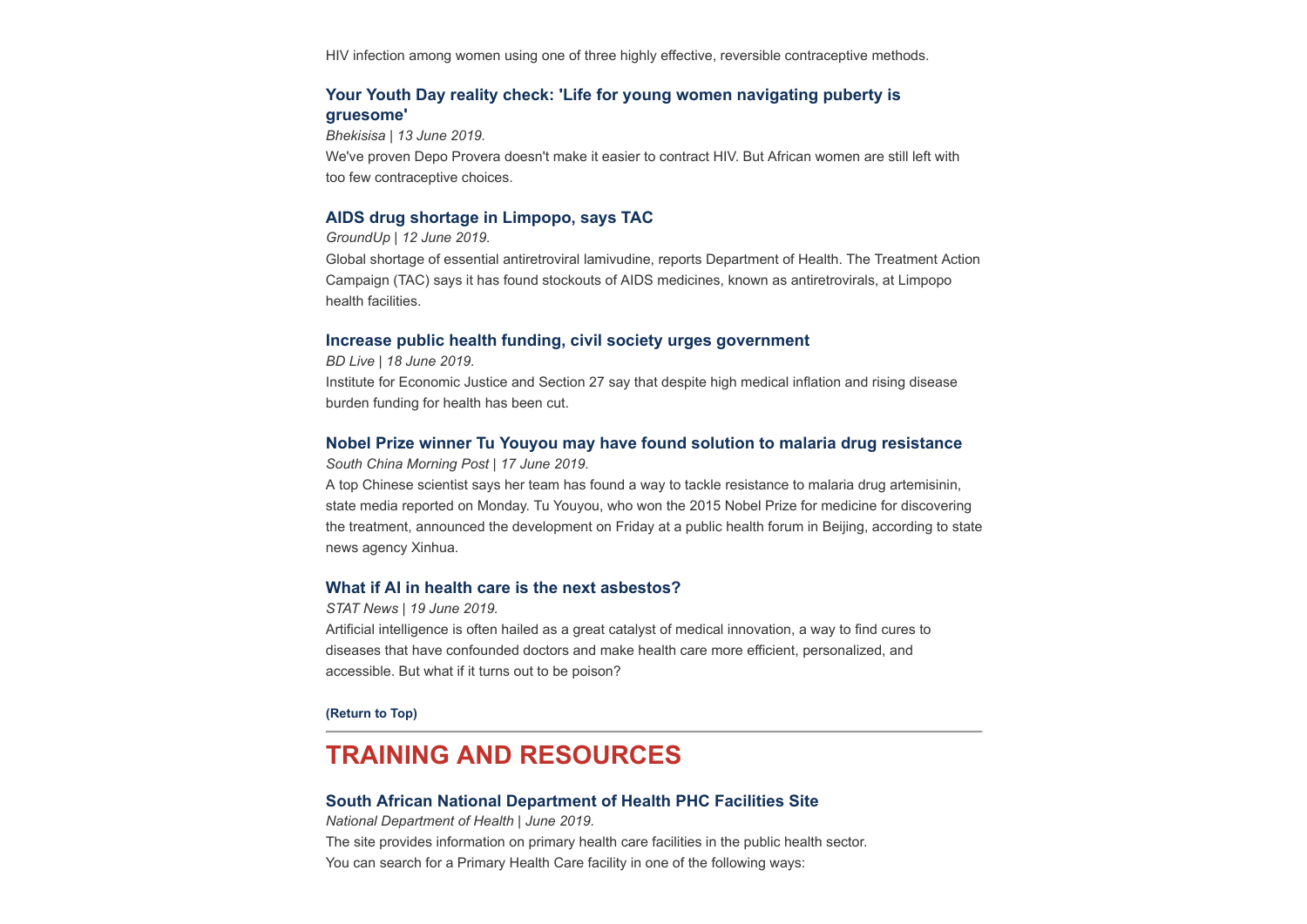- 1. Search by selecting a Province and District
- 2. Search by typing the Facility name

### **[AWaRe Antimicrobial Tool](https://adoptaware.org/)**

#### *World Health Organisation | 19 April 2019.*

AWaRe is a useful tool to reduce antimicrobial resistance and ensure access. The AWaRe tool was developed by the WHO Essential Medicines List to contain rising resistance and make antibiotic use safer and more effective. It classifies antibiotics into three groups – Access, Watch and Reserve – and specifies which antibiotics to use for the most common and serious infections, which ones should be available at all times in the healthcare system, and those that must be used sparingly or preserved and used only as a last resort.

### **[Integrated Healthcare for Children with Developmental Disabilities](https://www.futurelearn.com/courses/children-with-developmental-disabilities)**

#### *FutureLearn | Begins July 2019.*

This is a free online course from the International Centre for Evidence in Disability at the London School of Hygiene & Tropical Medicine. Over this 3 week course, you will explore how to deliver appropriate, highquality healthcare for children with development disabilities.

By the end of the course you will able to:

- Describe developmental disability and the impact of impairment on children and their families
- Explain how early intervention can improve long-term outcomes for children with developmental disabilities
- Identify the specialist and general healthcare needs of children with developmental disabilities
- Investigate the barriers and solutions to improve a child's access to healthcare services
- Explore the importance of working in equal partnership with children and their families
- Reflect on the broader needs and fundamental rights of children with developmental disabilities
- Discuss how to collaborate with other service providers

#### **[\(Return to Top\)](#page-0-1)**

# <span id="page-4-0"></span>**PUBLICATIONS AND REPORTS**

### **[Eswatini Service Availability and Readiness Assessment \(SARA\)](https://www.hst.org.za/publications/NonHST%20Publications/Eswatini%20SARA%20March%20(05%2004%202019).pdf)**

#### *Eswatini Ministry of Health | 5 April 2019.*

The Service Availability and Readiness Assessment (SARA) effort builds on previous and current approaches designed to assess health service delivery in Eswatini. The SARA methodology takes into account best practices and lessons learned from the many countries that have implemented health facility assessments of service availability and readiness. SARA is designed to assess and monitor the availability of health services in countries and how prepared health facilities are to provide these services.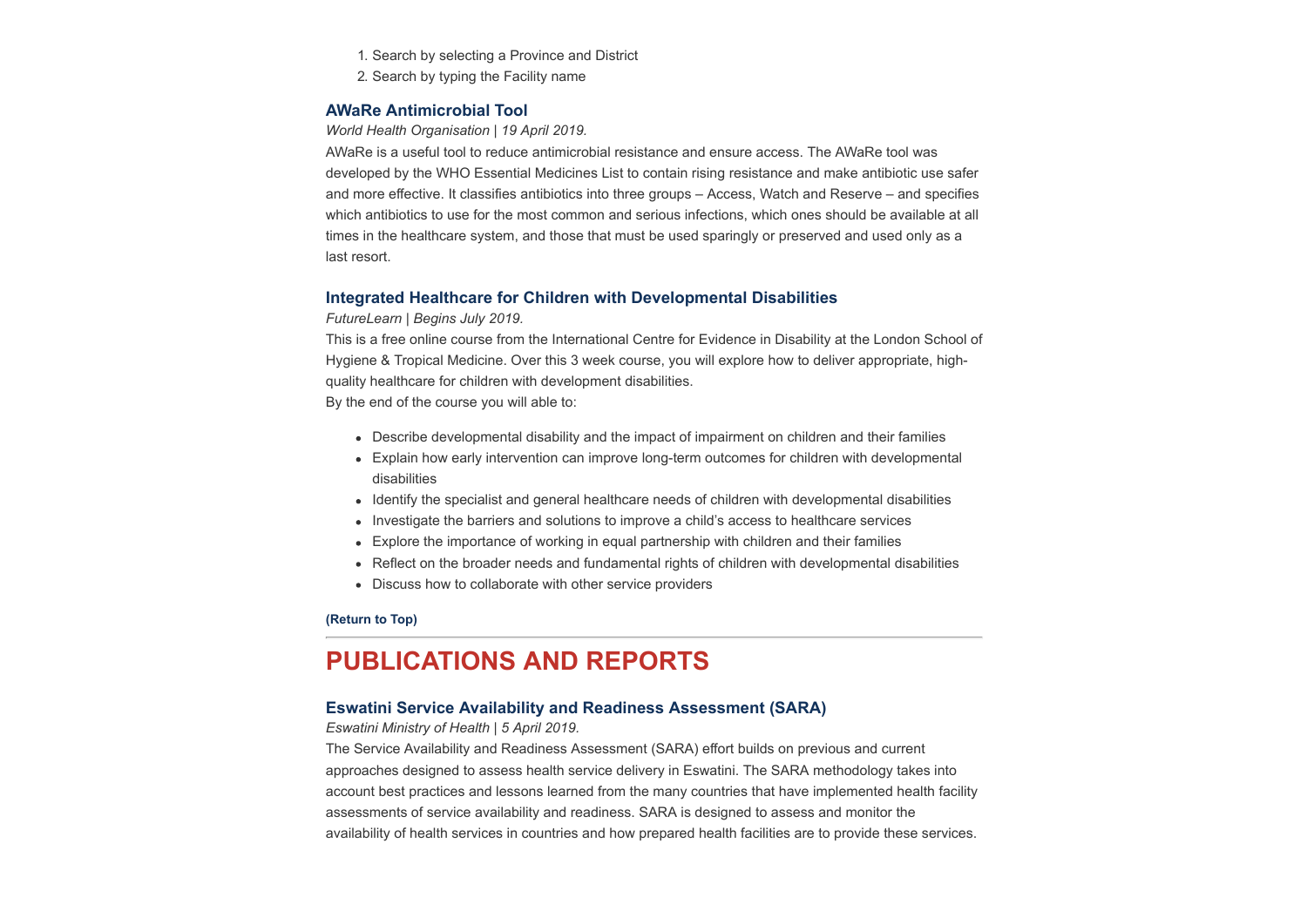This survey aims to generate evidence to inform and enhance health sector planning and management and is built upon the almost similar previous assessment approaches.

## **[Eswatini Quality of Care Review Report 2017/18](https://www.hst.org.za/publications/NonHST%20Publications/QualityofcareReviewReport.pdf)**

*Eswatini Ministry of Health | 17 April 2019.*

The Quality of Care Review was conducted in a nationally-representative sample of 20 facilities found in the 4 regions of the country. The sample comprised of public, private and non-governmental health facilities, and results were stratified by facility level, operating authority and ownership. The assessment involved reviewing patient and facility records in a sample of health facilities on the quality of care provided for HIV, Tuberculosis and Malaria. A review team collected the required data at health facilities by administering data collection tools with responsible personnel at these facilities.

#### **[\(Return to Top\)](#page-0-1)**

# <span id="page-5-0"></span>**CONFERENCES AND EVENTS**

**[1st International Blizard/ Queen Mary tuberculosis symposium](https://www.qmul.ac.uk/research/#mailout)** 26-27 June 2019 Tradate, Italy

**[10TH IAS Conference on HIV Science \(IAS 2019\)](http://www.ias2019.org/)** 21-24 July 2019 Mexico City, Mexico

#### **[Healthcare Innovation Summit Africa 2019](http://www.healthcareinnovationsummit.co.za/)**

16-17 October 2019 Gallagher Convention Centre, Johannesburg, South Africa

**[\(Return to Top\)](#page-0-1)**

# **JOB OPPORTUNITIES**

Please click on the job title for more information.

#### **[Irene Homes: Senior Nursing Professional](http://www.ngopulse.org/opportunity/2019/06/11/senior-nursing-professional-0)**

Closing Date: 21 June 2019

**[Save the Children: Health & Nutrition Thematic Head - Senior Manager](http://www.ngopulse.org/opportunity/2019/05/23/save-children-health-nutrition-thematic-head)** Closing Date: 30 June 2019.